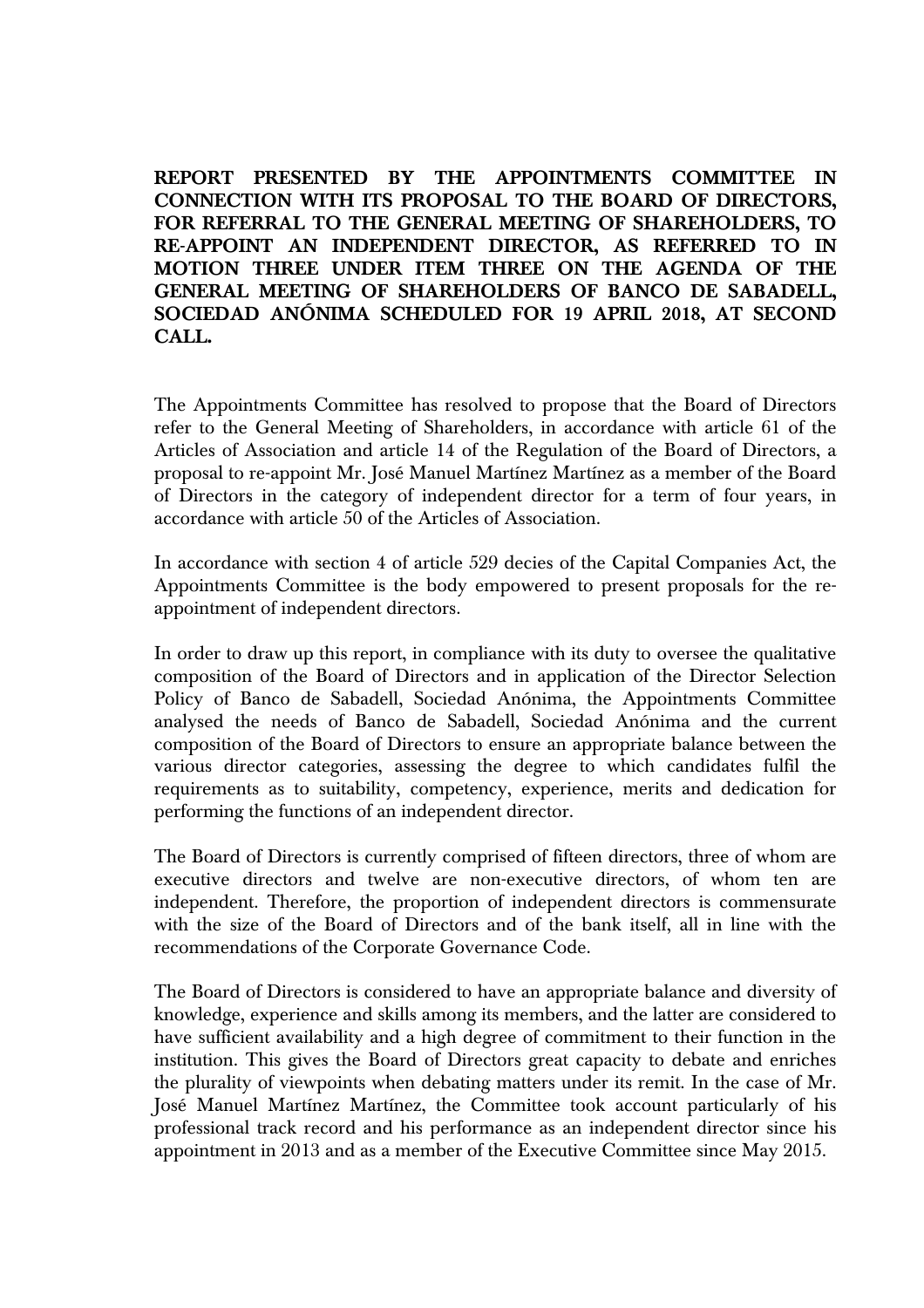Mr. José Manuel Martínez Martínez graduated in Public Works Engineering from the Complutense University of Madrid, and holds a degree in Economics and Actuarial Science from the same University. He is currently Honorary President of Mapfre, S.A., a company in which he served as Executive Chairman from 2001 to 2012.

Mr. José Manuel Martínez Martínez has specific knowledge of the financial and business sector, especially the insurance industry, due to his training and his long career in the company Mapfre, S.A., as well as experience as a director of listed companies and, therefore, of corporate governance . His career and his performance as an independent director, and his dedication during his term, have been rated positively by this Appointments Committee, and it is considered that he will continue to add value to the current Board of Directors of Banco de Sabadell, Sociedad Anónima. As a result, he meets the conditions required to continue as an independent member of the Board of Directors.

By re-appointing Mr. José Manuel Martínez Martínez, the Board of Directors maintains an appropriate balance and adequate diversity of knowledge, experience and abilities among the members of the Board of Directors, contributing to sustaining the collective suitability of the Board of Directors.

Since he fulfils the requirements established in section 4 of article 529 duodecies of the Capital Companies Act and article 53 of the Articles of Association of Banco de Sabadell, Sociedad Anónima, Mr. José Manuel Martínez Martínez meets all the conditions to be classified as an independent director.

Based on the review of the suitability and fitness of Mr. José Manuel Martínez Martínez conducted by this Appointments Committee, it is considered that he continues to meet the requirements as to commercial and professional repute, knowledge and experience in order to hold office as a director, and that he is in a position to provide good corporate governance to Banco de Sabadell, Sociedad Anónima; accordingly, this Committee ratifies the suitability assessment of Mr. José Manuel Martínez Martínez that it approved in the past, whose conclusions are still valid, since all the requirements established in Act 10/2014, of 26 June, on ordering, supervision and solvency of credit institutions, and in Royal Decree 84/2015, of 13 February, implementing that Act, are met.

Accordingly, and having regard to the current needs of the Board of Directors of Banco de Sabadell, Sociedad Anónima; to the structure, size and qualitative composition of the Board of Directors; and to the objectives and criteria of professional competency, diversity and commercial repute established in the Director Selection Policy of Banco de Sabadell, Sociedad Anónima, Mr. José Manuel Martínez Martínez meets the requirements and has the necessary competency, experience and merits to hold the position of director; consequently, this Appointments Committee considers that the proposal to re-appoint Mr. José Manuel